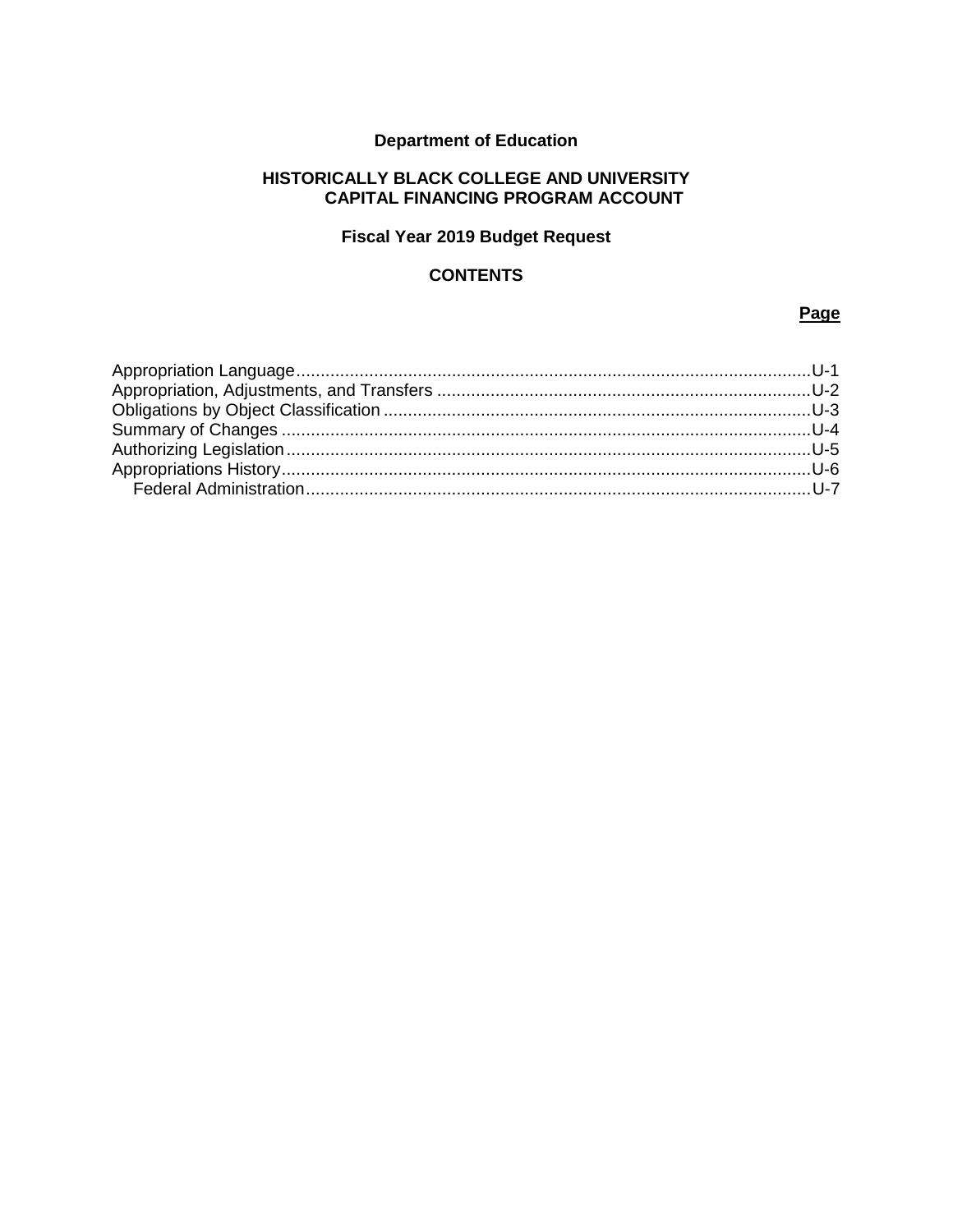#### NOTES

<span id="page-1-0"></span>No appropriations language is included for this account. All programs in this account for fiscal year 2019 are authorized under the expired Higher Education Act of 1965, as amended; when new authoring legislation is enacted, appropriations language for these programs will be proposed.

A full-year 2018 appropriation for this account was not enacted at the time the budget was prepared; therefore, the budget assumes this account is operating under the Continuing Appropriations Act, 2018 (Division D of P.L. 115–56, as amended). The amounts included for 2018 reflect the annualized level provided by the continuing resolution.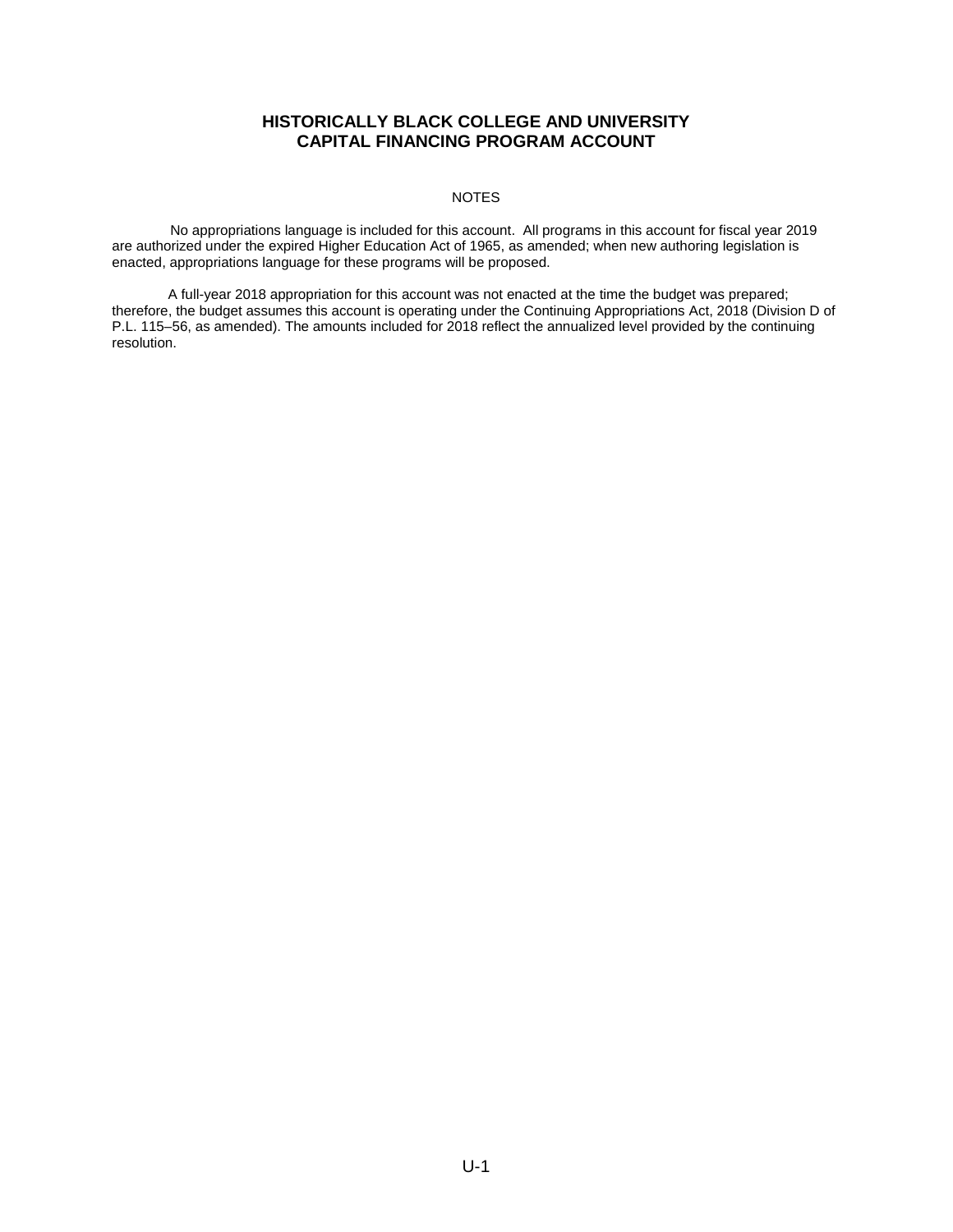#### **Appropriation, Adjustments, and Transfers** (dollars in thousands)

<span id="page-2-0"></span>

| Appropriation/Adjustments/Transfers              |          | 2018<br>2017 Annualized CR | 2019           |
|--------------------------------------------------|----------|----------------------------|----------------|
| <b>Discretionary:</b>                            |          |                            |                |
|                                                  | \$20,446 | 0                          | \$20,489       |
|                                                  | <b>O</b> | \$20,307                   | $\overline{0}$ |
|                                                  | 20,446   | 20,307                     | 20,489         |
| <b>Mandatory:</b>                                |          |                            |                |
|                                                  | 201,110  | 39,548                     |                |
| Total, discretionary and mandatory appropriation | 221,556  | 59,855                     | 20,489         |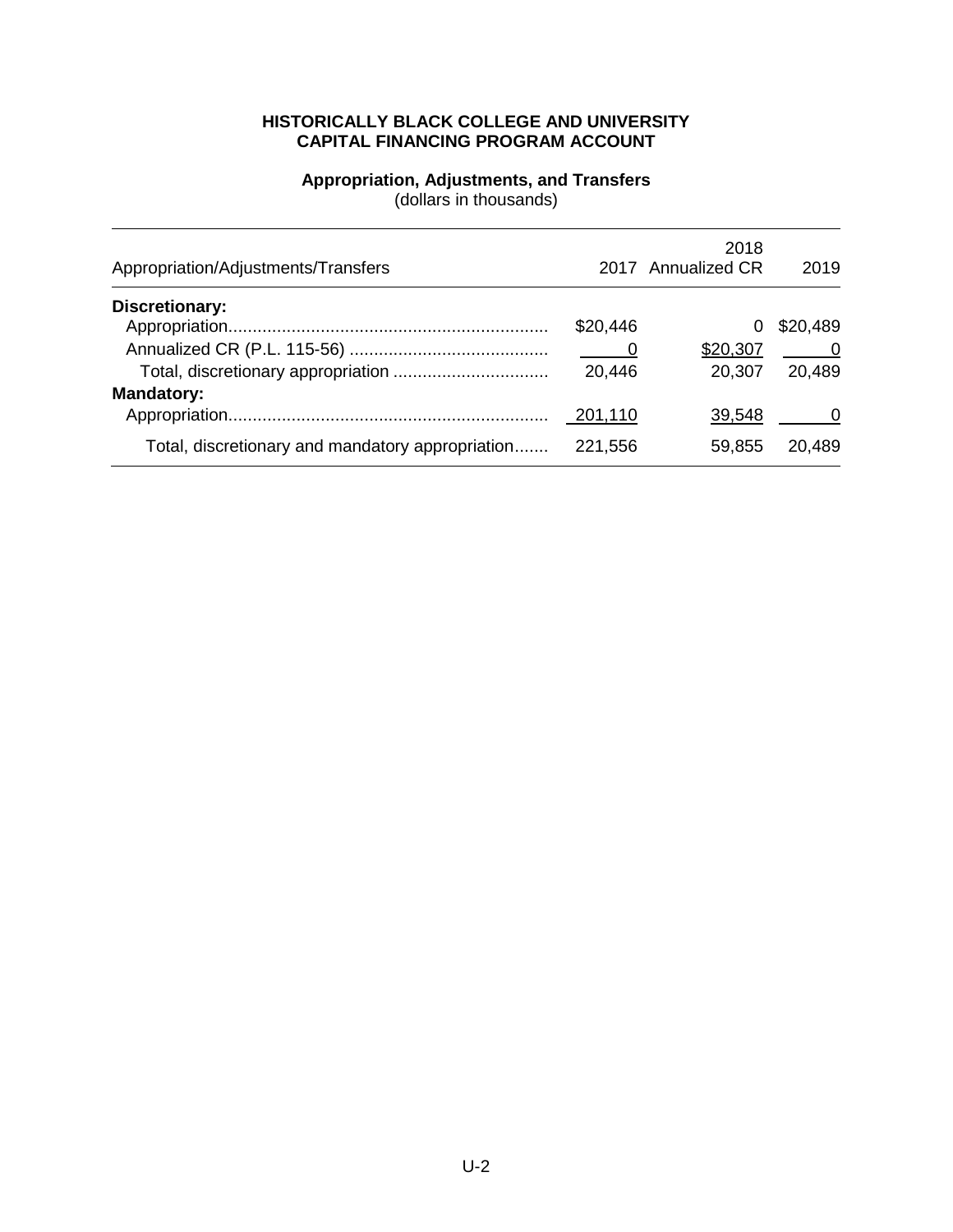#### **Obligations by Object Classification**

(dollars in thousands)

<span id="page-3-0"></span>

|       | <b>Object Class</b>         | 2017  | 2018<br>Annualized<br>CR | 2019<br>Request | Change<br>from 2018<br>to 2019 |
|-------|-----------------------------|-------|--------------------------|-----------------|--------------------------------|
| 11.10 | Full-time permanent         | \$150 | \$151                    | \$151           |                                |
| 11.31 | Full-time temporary         |       |                          |                 |                                |
| 11.52 | Awards                      |       |                          |                 | Ő                              |
|       | Compensation subtotal       | 150   | 151                      | 151             |                                |
| 12.00 | <b>Benefits</b>             | 45    | 47                       | 47              | 0                              |
|       | Comp/benefits subtotal      | 195   | 199                      | 199             | 0                              |
| 21.00 | Travel                      | 11    | 9                        | 9               | 0                              |
| 23.10 | Rental payments to GSA      | 6     | 7                        | 9               | 2                              |
|       | <b>Subtotal Travel/Rent</b> | 17    | 16                       | 16              | $\Omega$                       |
| 25.21 | Other services              | 98    | 96                       | 101             | 5                              |
| 25.22 | Training/tuition contracts  | 2     |                          |                 | ი                              |
|       | Goods/services from Federal |       |                          |                 |                                |
| 25.30 | sources                     | 3     |                          |                 | 0                              |
| 25.72 | IT services/contracts       | 16    | 18                       | 18              | 0                              |
|       | Subtotal 25                 | 119   | 116                      | 121             | 5                              |
| 26.00 | <b>Supplies</b>             |       |                          | 1               | 0                              |
|       | Total, Obligations          | 333   | 332                      | 339             |                                |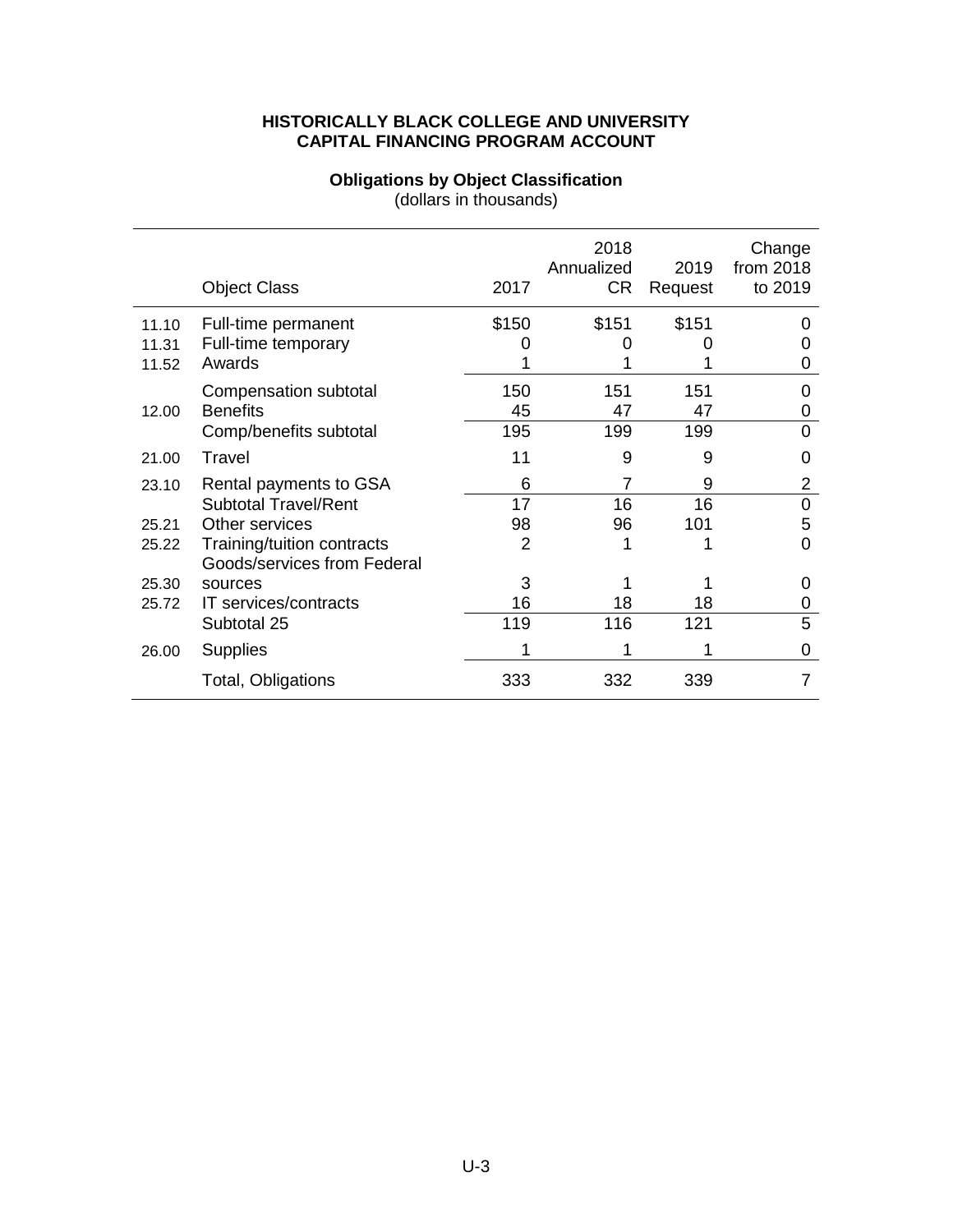#### **Summary of Changes**

(dollars in thousands)

<span id="page-4-0"></span>

|                                            |           | \$332<br>339        |
|--------------------------------------------|-----------|---------------------|
|                                            |           | $+7$                |
| Increases:<br>Program:                     | 2018 base | Change<br>from base |
| Increase in rent to GSA and Other Services | \$103,000 | $+ $7,000$          |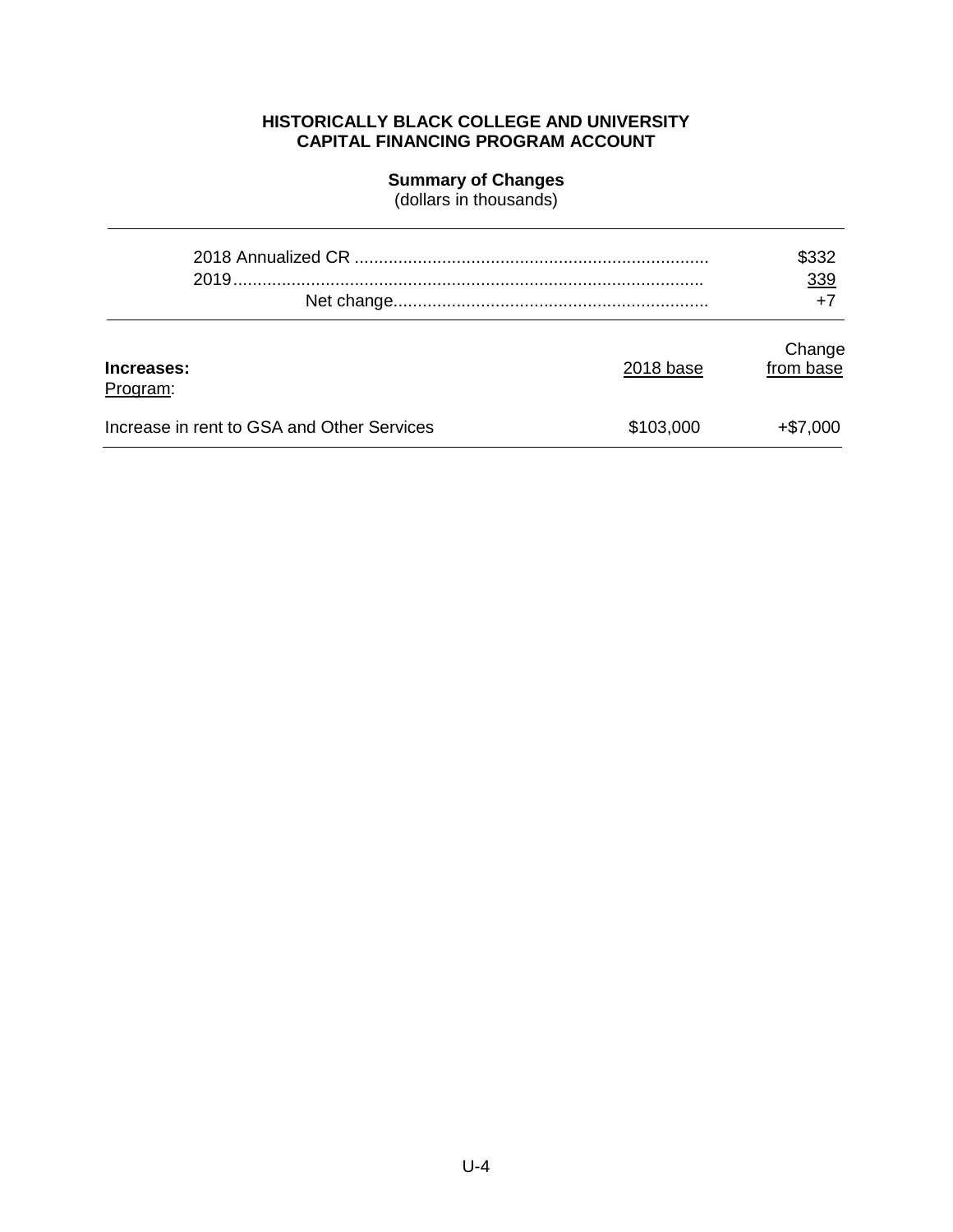### <span id="page-5-1"></span>**Authorizing Legislation**

(dollars in thousands)

| Activity                                                                                                 | 2018<br>Authorized | 2018<br><b>Annualized CR</b> | 2019<br>Authorized  | 2019<br>Request |
|----------------------------------------------------------------------------------------------------------|--------------------|------------------------------|---------------------|-----------------|
| Federal administration (Federal Credit Reform Act of 1990,<br>section 505(e) and Title III, part D, HEA) | Indefinite         | \$332                        | To be<br>determined | \$339           |
| New Ioan subsidy (Federal Credit Reform Act of 1990, section<br>505(e), Title III, part D, HEA)          | Indefinite         | 19.975                       | To be<br>determined | 20,150          |
| Reestimate of existing loan subsidies (Federal Credit Reform<br>Act of 1990, section 504(f))             | Indefinite         | $39,548$ <sup>1</sup>        | To be<br>determined | 0               |
| <b>Total Discretionary Appropriation</b>                                                                 |                    | 20,307                       |                     | 20,489          |
| <b>Total Mandatory Appropriation</b>                                                                     |                    | 39,548                       |                     | 0               |

<span id="page-5-0"></span> $1$  The 2018 reestimate of existing loans includes an upward reesimate of \$40 million due to increased default assumptions.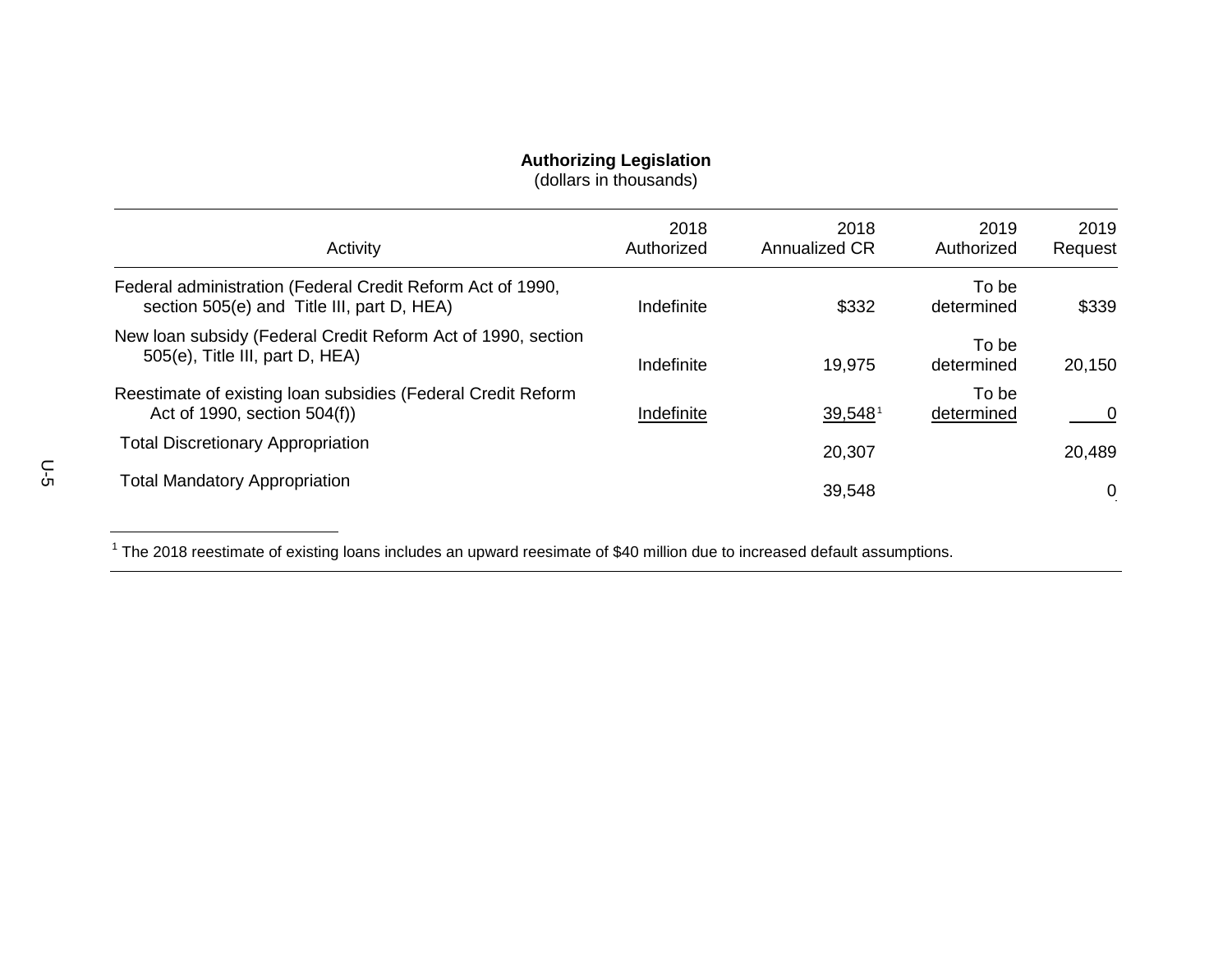<span id="page-6-0"></span>

| Year | <b>Budget</b><br><b>Estimate</b><br>to Congress | House<br>Allowance  | Senate<br>Allowance    | Appropriation |
|------|-------------------------------------------------|---------------------|------------------------|---------------|
| 2010 | \$20,582                                        | \$20,582            | $$10,354$ <sup>1</sup> | \$20,582      |
| 2011 | 20,582                                          | 20,582 <sup>2</sup> | 20,582                 | $20,541^3$    |
| 2012 | 20,582                                          | 20,5414             | 20,541 <sup>3</sup>    | 20,502        |
| 2013 | 20,502                                          | 19,430 <sup>5</sup> | 19,4304                | 19,430        |
| 2014 | 20,502                                          | N/A <sup>6</sup>    | 20,484                 | 19,430        |
| 2015 | 19,430                                          | $N/A^8$             | 20,444                 | 19,430        |
| 2016 | 19,436                                          | 19,096              | $19,096^7$             | $20,150^8$    |
| 2017 | 20,112                                          | $20,112^9$          | $20,112^9$             | $20,112^9$    |
| 2018 | 20,112                                          | 19,97510            | 19,97510               | 19,97510      |
| 2019 | 20,150                                          |                     |                        |               |

#### **Appropriations History**

(dollars in thousands)

<span id="page-6-2"></span>

<span id="page-6-1"></span><sup>1</sup> The levels for the Senate allowance reflect Committee action only.<br><sup>2</sup> The level for the House allowance reflects the House-passed full-year continuing resolution.

<span id="page-6-3"></span> $3$  The level for appropriation reflects the Department of Defense and Full-Year Continuing Appropriations Act, 2011 (P.L. 112-10).

<span id="page-6-4"></span>Act, 2011 (P.L. 112-10).<br>4 The level for the House allowance reflects an introduced bill and the level for the Senate allowances reflects Senate Committee action only.

<span id="page-6-5"></span><sup>5</sup> The level for the House and Senate allowances reflect action on the regular annual 2013 appropriations bill, which proceeded in the 112th Congress only through the House Subcommittee and the Senate Committee.

<span id="page-6-6"></span> $6$  The House allowance is shown as N/A because there was no Subcommittee action.<br>
<sup>7</sup> The level for the Senate allowance reflects Senate Subcommittee action only.

<span id="page-6-8"></span>

<span id="page-6-7"></span><sup>8</sup> The levels for House and Senate allowances reflect action on the regular annual 2016 appropriations bill, which proceeded in the 114th Congress only through the House Committee and Senate Committee. <sup>9</sup> No appropriations language is included for programs authorized under the expired Carl D. Perkins

<span id="page-6-9"></span>Career and Technical Education Act; when new authorizing legislation for the Perkins Act is enacted, appropriations language for these programs will be proposed.

<span id="page-6-10"></span><sup>10</sup> The levels for the House reflect floor action on an Omnibus appropriation bill; Senate allowances reflect Committee action on the regular annual 2018 appropriations bill; the Appropriation reflects the annualized Continuing Resolution level.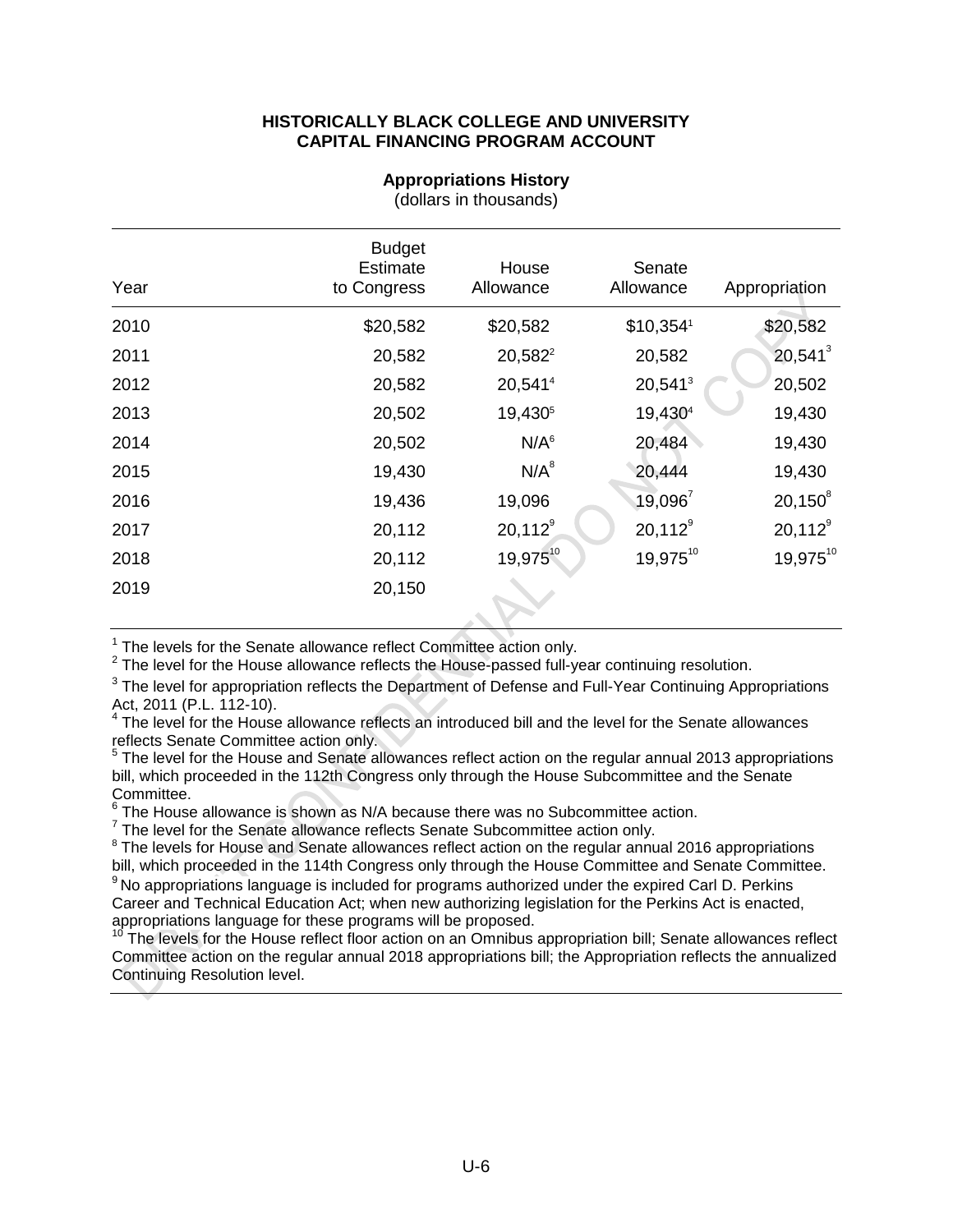## <span id="page-7-0"></span>Federal Administration

(Federal Credit Reform Act of 1990, Section 505(e) and the Higher Education Act of 1965, Title III, Part D)

(dollars in thousands)

FY 2019 Authorization:

Federal administration: To be determined New loan subsidy costs: To be determined<sup>[1](#page-7-1)</sup>

Budget Authority:

| <b>Annualized CR</b> | 2019       | Change     |
|----------------------|------------|------------|
| \$332                | \$339      | +\$7       |
| 19,975               | $20,150^2$ | <u>175</u> |
| 20,307               | 20,489     | 182        |
|                      |            | 0          |
|                      |            | 2018       |

<span id="page-7-1"></span> $1$  Although the amount authorized for subsidy costs of new loans is indefinite, section 344(a) of the HEA limits the aggregate principal amount of outstanding bonds insured, together with any accrued unpaid interest thereon, to \$1,100,000 thousand, of which not more than \$733,333 thousand may be used for loans to eligible private HBCUs and not more than \$366,667 thousand may be used for loans to eligible public HBCUs. The 2017 appropriations bill included language removing this limitation. The 2019 request includes appropriations language to remove this limitation for new loans made in fiscal year 2019.  $2$  Increase funding to reflect the President's Budget request to fund the HBCU Capital Finance Program at FY 2017 enacted levels. This amount would restore cuts resulting from the 0.6791 percent across-theboard reduction included in the FY 2018 Annualized CR Level.

# PROGRAM DESCRIPTION

A full-year fiscal year 2018 appropriation was not enacted at the time the fiscal year 2019 Budget was prepared; therefore, the Budget assumes the Department is operating under the Continuing Appropriations Act, 2018 (Division D of P.L. 115–56, as amended). The amounts included for fiscal year 2018 reflect the annualized level provided by the continuing resolution.

Since fiscal year 1996, the Historically Black Colleges and Universities Capital Financing Program has provided Historically Black Colleges and Universities (HBCUs) with access to capital financing for the repair, renovation, and, in exceptional circumstances, construction or acquisition of educational facilities, instructional equipment, research instrumentation, and physical infrastructure. HBCUs, which have played a prominent role in our Nation's history, have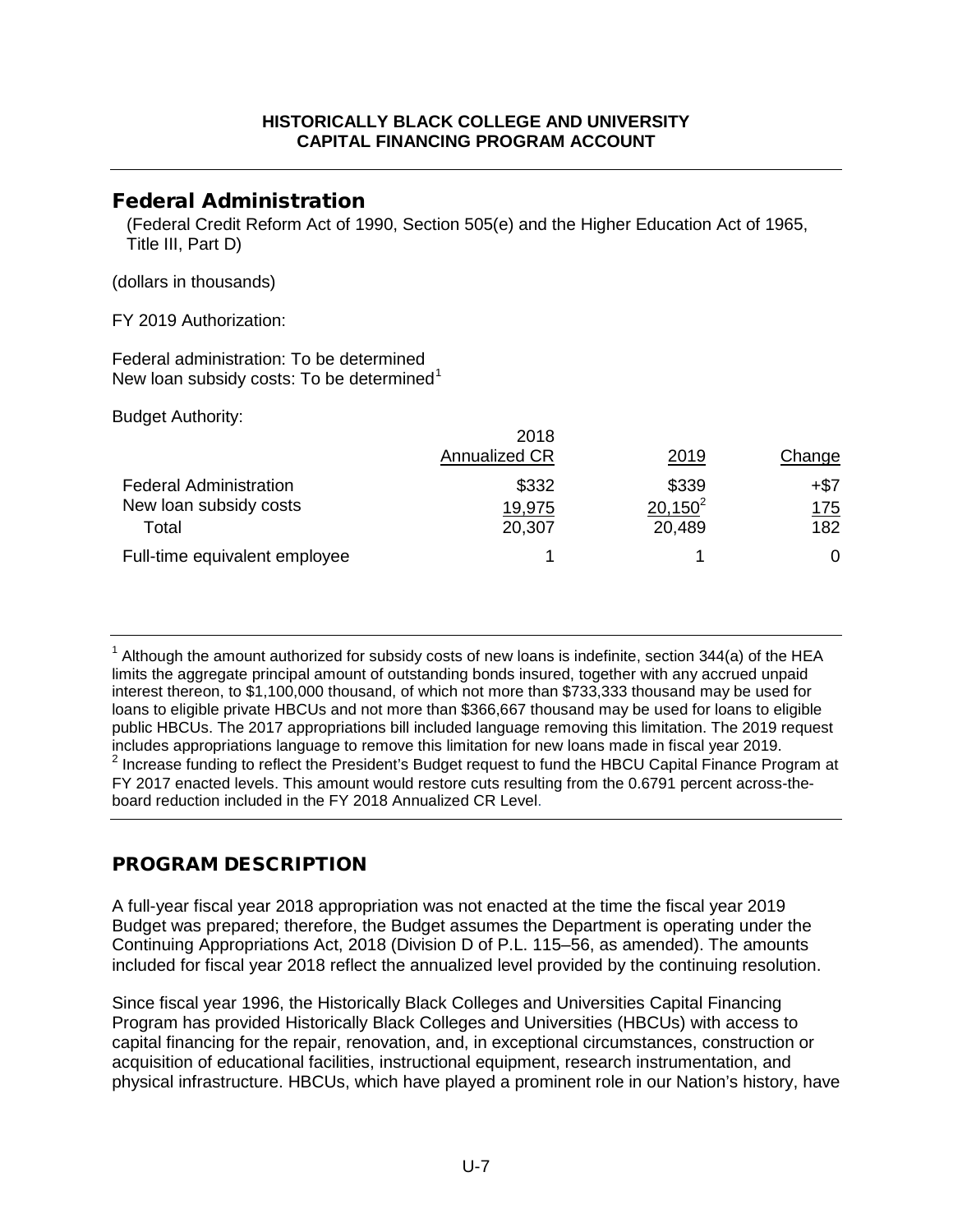significant needs for capital improvements. However, in most cases these institutions cannot access traditional funding sources at reasonable interest rates. The HBCU Capital Financing Program provides HBCUs with access to low-cost financing to fund infrastructure improvements. This program has made low interest loans available for capital improvements to some of the Nation's most vulnerable institutions of higher education. These loans have allowed these institutions to make improvements to their capital stock, especially academic facilities and student living quarters. In order to limit the Federal Government's exposure to incurring losses due to defaults and delinquencies, 5 percent of all loans are deposited in a pooled escrow account from which loan payments can be made in the event of defaults or delinquencies.

The HBCU Capital Financing Advisory Board, appointed by the Secretary, advises the Secretary and the Designated Bonding Authority (DBA) as to the most effective and efficient means of implementing the program. The DBA, also selected by the Secretary, assists with the operation of the HBCU Capital Financing Program, which includes raising bond capital, making loans to eligible institutions, charging interest, and providing for a schedule of repayments. Direct loans are financed through the Federal Financing Bank and guaranteed loans are financed through the private market, with all loan payments fully insured by the Federal Government.

## FEDERAL ADMINISTRATION

Funds for this activity pay the Federal costs for administering the HBCU Capital Financing Program. The administrative costs for this program include the personnel compensation and benefits for 1 full-time equivalent (FTE) employee, overhead, and other administrative services. The FTE reported in this account reflects the Department's estimate of the staff time devoted to administering the program. This estimate does not include FTEs associated with the Department's centralized services, which are reflected in the Program Administration account in the Salaries and Expenses Overview. The major non-personnel costs include support for the HBCU Capital Financing Advisory Board and a contract with the DBA to provide technical assistance workshops.

# SUBSIDY COSTS

In the first 10 years that the HBCU Capital Financing Program operated, there were no delinquencies or defaults. The rigorous application and credit review process imposed by the Department and DBA was credited with ensuring that recipient institutions receiving loans would be able to comply with the terms of their loans. However, since 2004, increases in financial instability by certain HBCUs have affected Federal liability in the program. For example, in 2004, Barber Scotia College lost its accreditation with the Southern Association of Colleges and Schools. As a result, students enrolled at Barber Scotia College were no longer eligible for Federal student assistance. The DBA, which holds the loans guaranteed through this program, initiated foreclosure actions against Barber Scotia College to recover funds owed. In addition, following emergency supplemental appropriations<sup>1</sup> in fiscal year 2007, the Department awarded approximately \$400.0 million in loan guarantees to institutions affected by Hurricanes Katrina and Rita. These loans were exempt from the pooled escrow requirement and limited to a maximum interest rate of 1 percent, increasing Federal liability and interest subsidy cost. The HBCU portfolio is experiencing greater financial stress as evidenced by an increase in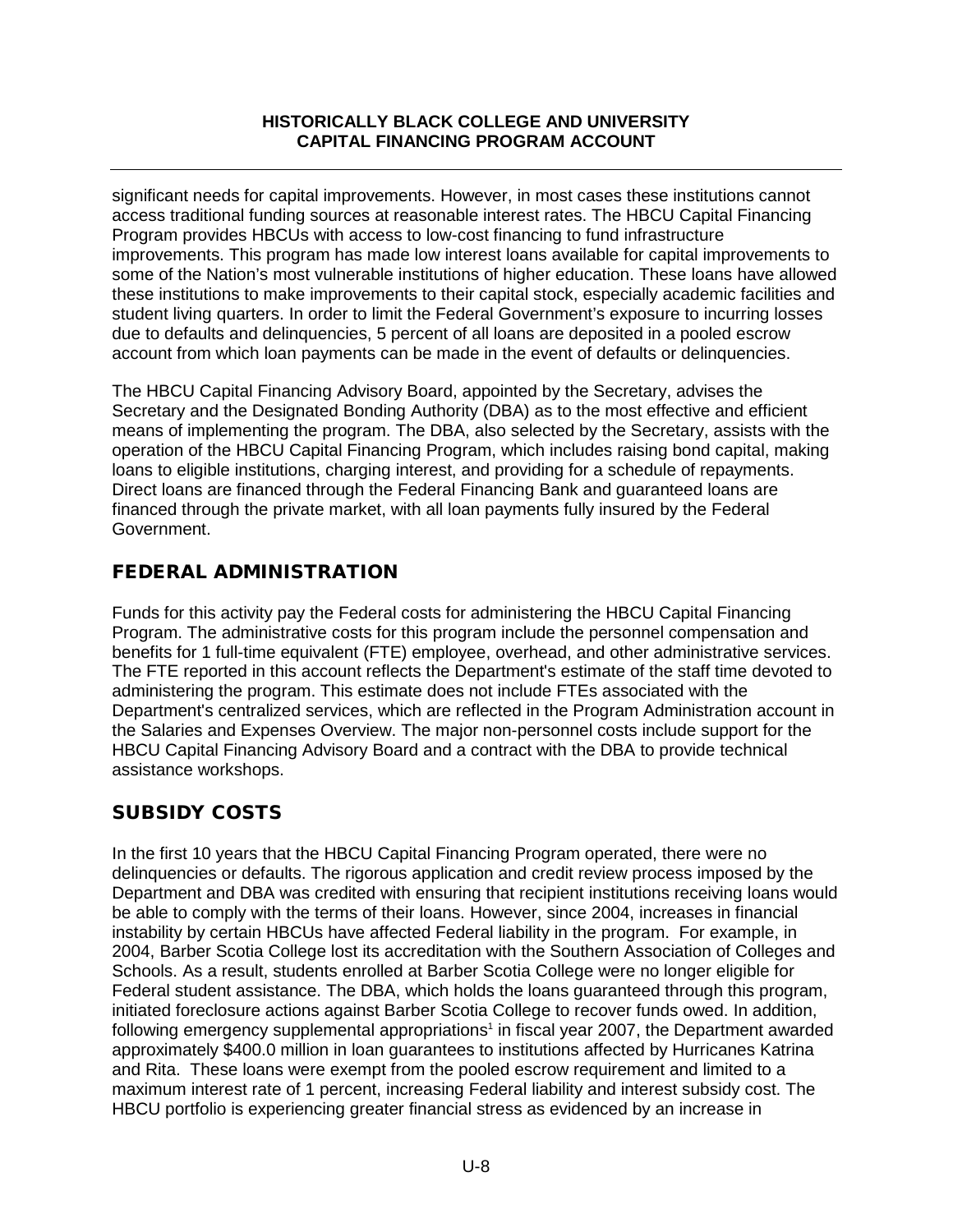delinquencies outlined in the performance measures. Accordingly, default rate assumptions for the portfolio have been increased to reflect the heightened risk profile, resulting in an upward reestimate of existing loan subsidies in fiscal years 2017 and 2018.

Subsidy levels for the past 5 fiscal years were:

| <b>Fiscal Year</b> | (dollars in thousands) |
|--------------------|------------------------|
|                    |                        |
|                    |                        |
|                    |                        |
|                    |                        |
|                    |                        |
|                    |                        |

## FY 2019 BUDGET REQUEST

The Administration requests \$20.5 million for the Historically Black College and University (HBCU) Capital Financing Program account for fiscal year 2019. The request includes \$339,000 for administrative expenses and an additional \$20.2 million for new loan subsidy costs. The Administration requests that loan subsidy funding be available through September 30, 2020. The narrow window for obligation of annual funds constrains the planning process for new program loans, decreasing the number of projects that can be considered for funding, and limits the Department's ability to achieve the statutory mandate of ensuring that loans are fairly allocated among as many eligible institutions as possible.

The \$339,000 in administrative expenses will be used to maintain technical assistance services. These services prepare eligible institutions to access capital markets by enhancing their fiscal stability.

The request includes \$20.2 million for new loan subsidy costs and anticipates that the requested subsidy amount will be sufficient to guarantee \$580 million in new loans.

<span id="page-9-0"></span><sup>&</sup>lt;sup>1</sup> The Emergency Supplemental Appropriations Act for Defense, the Global War on Terror, and Hurricane Recovery, 2006 Sec. 2601 waived HEA provisions 343(b)(2) and 343(b)(8) and required the Secretary to pay any interest in excess of 1 percent for loans to institutions affected by Hurricanes Katrina and Rita.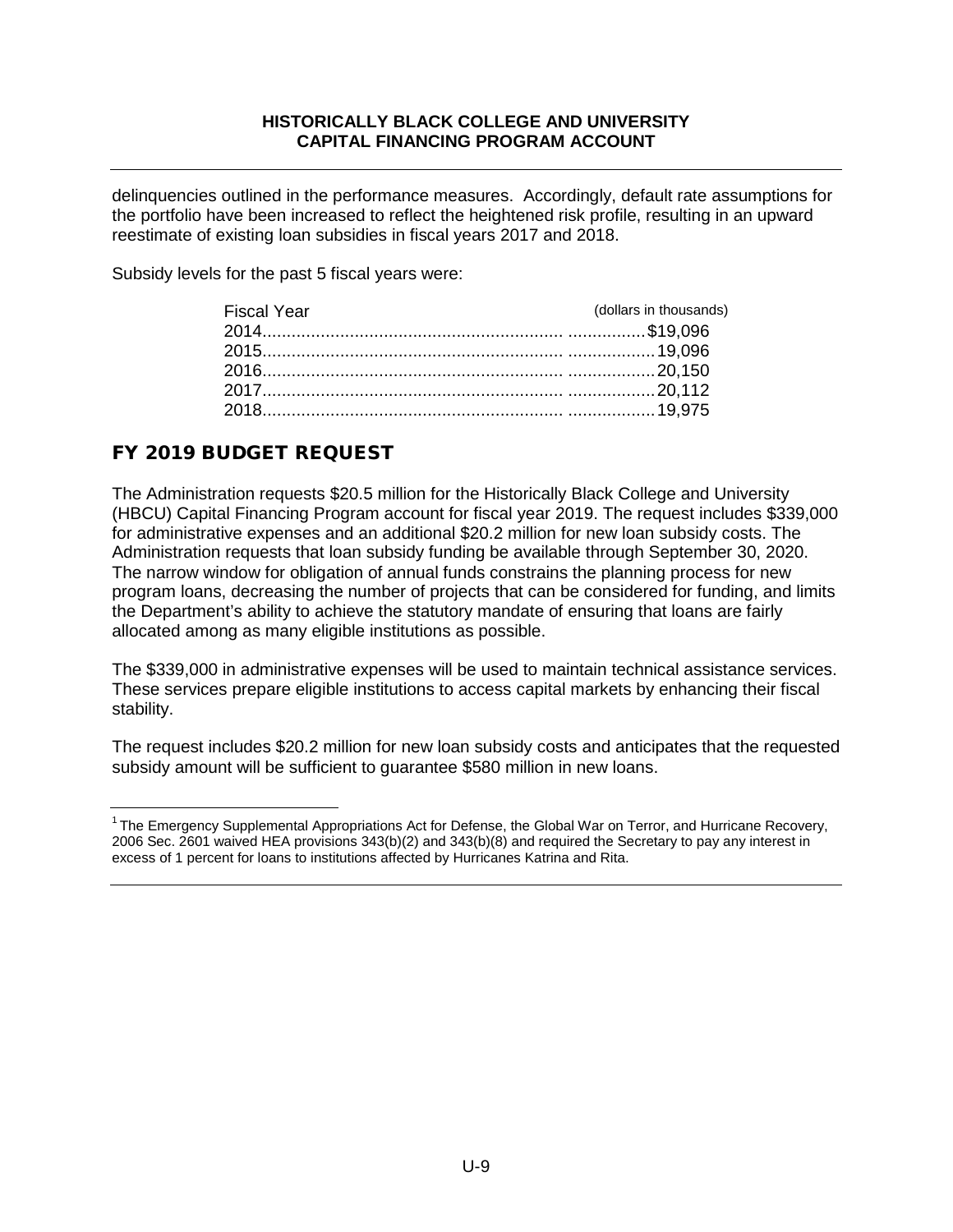# PROGRAM OUTPUT MEASURES

(dollars in thousands)

| <b>Output Measures</b>                                                                 | 2017                                | 2018<br><b>Annualized CR</b>        | 2019                                  |
|----------------------------------------------------------------------------------------|-------------------------------------|-------------------------------------|---------------------------------------|
| Number of new loans:<br><b>Private HBCUs</b><br><b>Public HBCUs</b><br>Total           | 0<br>4                              | 3<br>3<br>6                         | 7<br>14                               |
| New loan volume:<br>Private HBCUs<br><b>Public HBCUs</b><br>Total                      | \$0<br>174,100<br>174,100           | \$156,000<br>156,000<br>312,000     | \$290,000<br>290,000<br>580,000       |
| Total number of loans:<br><b>Private HBCUs</b><br><b>Public HBCUs</b><br>Total         | 50<br>18<br>68                      | 54<br><u>22</u><br>75               | 60<br><u>28</u><br>88                 |
| Total loan awards:<br><b>Private HBCUs</b><br><b>Public HBCUs</b><br>Total             | \$1,436,385<br>719,990<br>2,156,375 | \$1,592,123<br>875,728<br>2,467,851 | \$1,882,047<br>1,165,652<br>3,047,699 |
| Total outstanding loan awards:<br><b>Private HBCUs</b><br><b>Public HBCUs</b><br>Total | \$1,408,885<br>580,670<br>2,156,375 | \$1,567,520<br>646,051<br>2,213,571 | \$2,121,989<br>874,575<br>2,996,564   |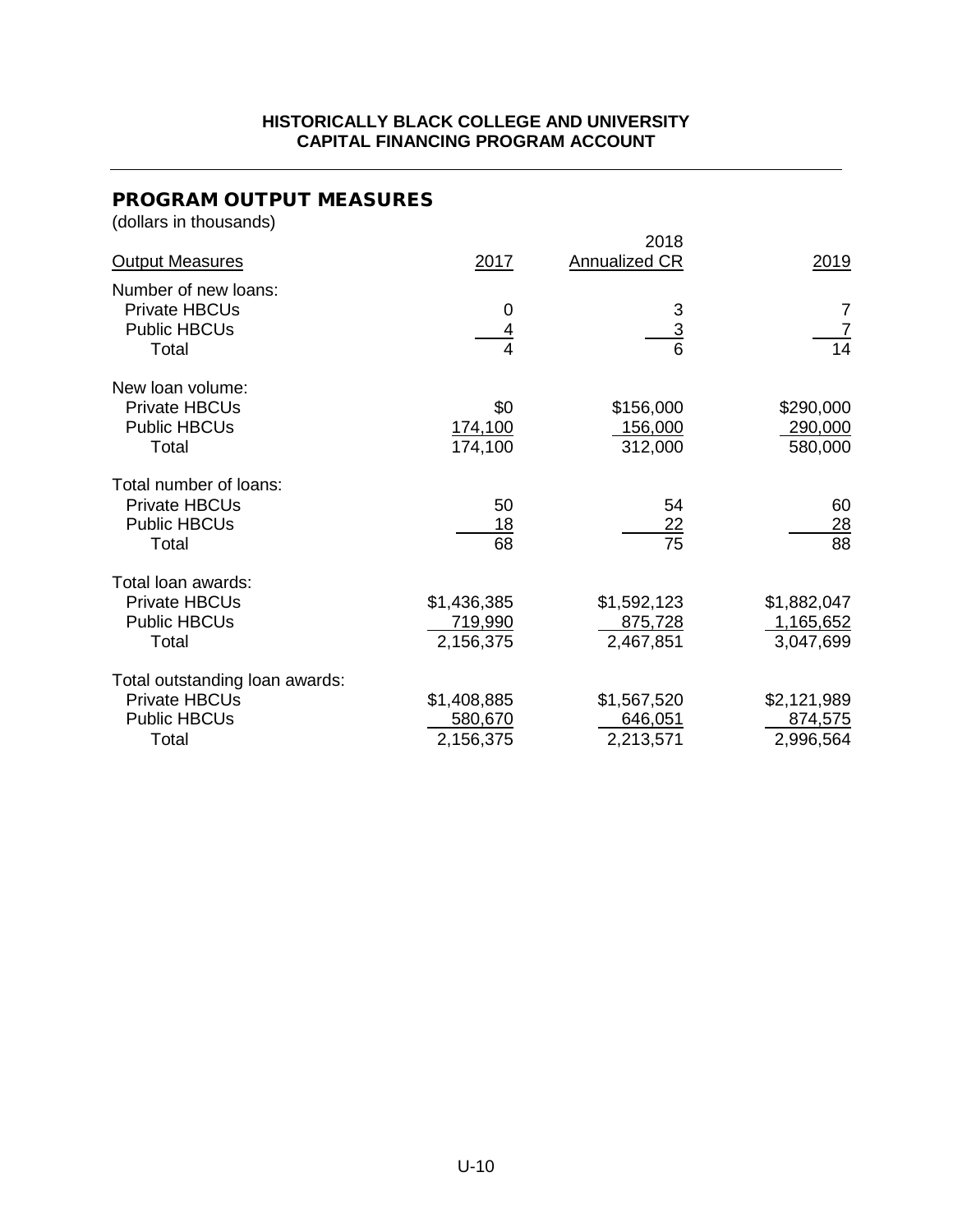## PROGRAM PERFORMANCE MEASURES

#### **Performance Measures**

This section presents selected program performance information, including, for example, GPRA goals, objectives, measures, and performance targets and data; and an assessment of the progress made toward achieving program results. Achievement of program results is based on the cumulative effect of the resources provided in previous years and those requested in fiscal year 2019 and future years, and the resources and efforts invested by those served by this program.

#### **Goal: To improve loan recipients' overall financial stability and enhance their ability to attract, retain and educate students.**

*Objective: Total revenues and investment return will increase for loan recipients.*

| Year | <b>Target</b> | <b>Actual</b> |
|------|---------------|---------------|
| 2014 | 70            | 41            |
| 2015 | 70            | 26            |
| 2016 | 70            | 44            |
| 2017 | 70            |               |
| 2018 | 70            |               |
| 2019 | 70            |               |

**Measure**: The percentage of borrowers who increase revenues and investment return annually.

**Additional information**: This performance measure is the percentage of HBCUs that experienced an increase in revenue over the prior year. This measure is one gauge of improved institutional financial stability and capability to fulfill their educational mission. Loans that fund capital and infrastructure improvements are key assets for providing quality postsecondary education. Some HBCUs have significant cash flow problems, which capital improvements from this program are expected to help ameliorate. Revenue is a strong indicator of an institution's success at maintaining or increasing enrollment, expanding fundraising activities, and, ultimately, the institution's financial stability. The ability to maintain or increase revenue suggests that an institution will be able to service its debts and maintain its operations. This measure helps to assess the financial solvency of borrowers, which is a gauge of default potential. This measure is calculated as the number of HBCUs in the program that have experienced an increase in revenue over the prior fiscal year, divided by the total number of HBCUs in the program, and multiplied by 100. The data source for total revenues is the National Center for Educational Statistics' Integrated Postsecondary Education Data System.